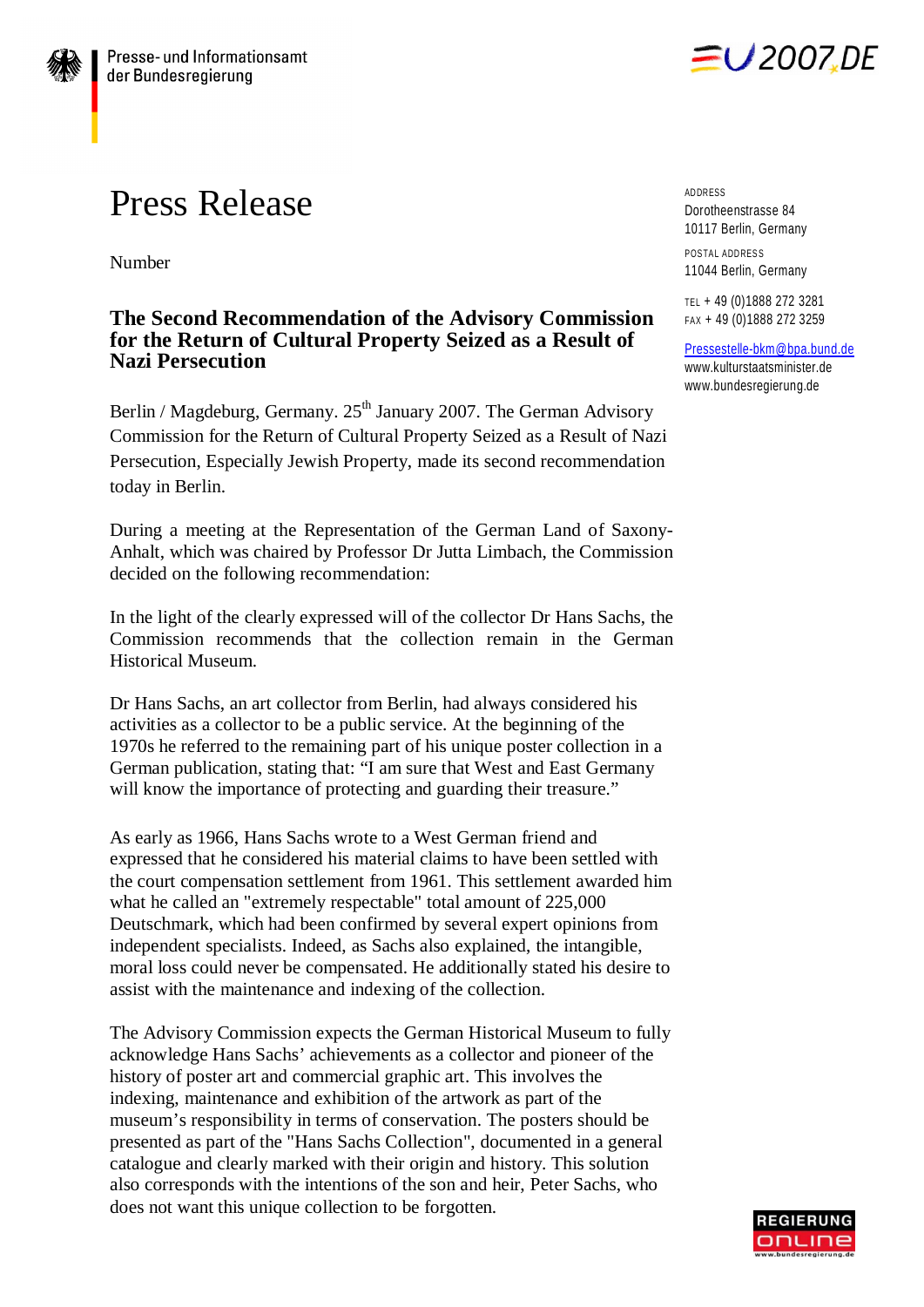

Presse- und Informationsamt der Bundesregierung

Number of Page 2 of 3

The recommendation is based on the following facts:

Between 1896 and 1938, the dentist Dr Hans Sachs (1881-1974) successfully amassed a unique collection of 12,500 posters and 18,000 smaller pieces of graphic art. As a result of the National Socialist persecution of the Jews, Sachs was forced to leave Germany with his wife Felicia Sachs (1903-1998) and his son Peter in 1938. Nevertheless, before they fled the country, the collection was seized by the Gestapo, the Secret State Police. At first, after 1945, Hans Sachs assumed that the collection had been lost for good and therefore lodged compensation claims in accordance with the then applicable right to compensation. On  $6<sup>th</sup>$  March 1961, he received a compensation settlement of 225,000 Deutschmark from the Federal Republic of Germany. In 1966, Hans Sachs discovered that parts of his collection were located at the Zeughaus Unter den Linden, the 'Old Arsenal' in Berlin, Germany. This building is now home to the German Historical Museum, which currently contains approx. 4000 posters from the original collection. In July 2006, Peter Sachs requested that the objects be registered in the Internet database of the Koordinierungsstelle für Kulturgutverluste *(Coordination Office for Lost Cultural Assets)* at [www.lostart.de.](http://www.lostart.de.)

Peter Sachs has lodged a claim for the restitution of the collection, stating that it contains Nazi-looted art that has to be returned in accordance with the Washington Principles of 1998 and the Joint Declaration of 1999.

The German Historical Museum rejects this claim, arguing that it does not involve cultural property that remained hidden because Hans Sachs himself was aware of the location of the collection from 1966 onwards but lodged no claim for restitution.

The parties were unable to come to an agreement and therefore decided to present the case to the Advisory Commission.

The main task of the Advisory Commission is to act as a mediator in disputes between the current owners of cultural property and the former owners or their heirs, if both sides of the dispute are in favour of this. The Commission can then provide a morally justified recommendation to resolve the conflict. The members of the Commission include: the retired German President, Dr Richard von Weizsäcker, the former President of the German Federal Parliament, Professor Dr Rita Süssmuth, the former President of the Federal Constitutional Court of Germany, Professor Dr Jutta Limbach, the art historian Professor Dr Thomas Gaehtgens, the